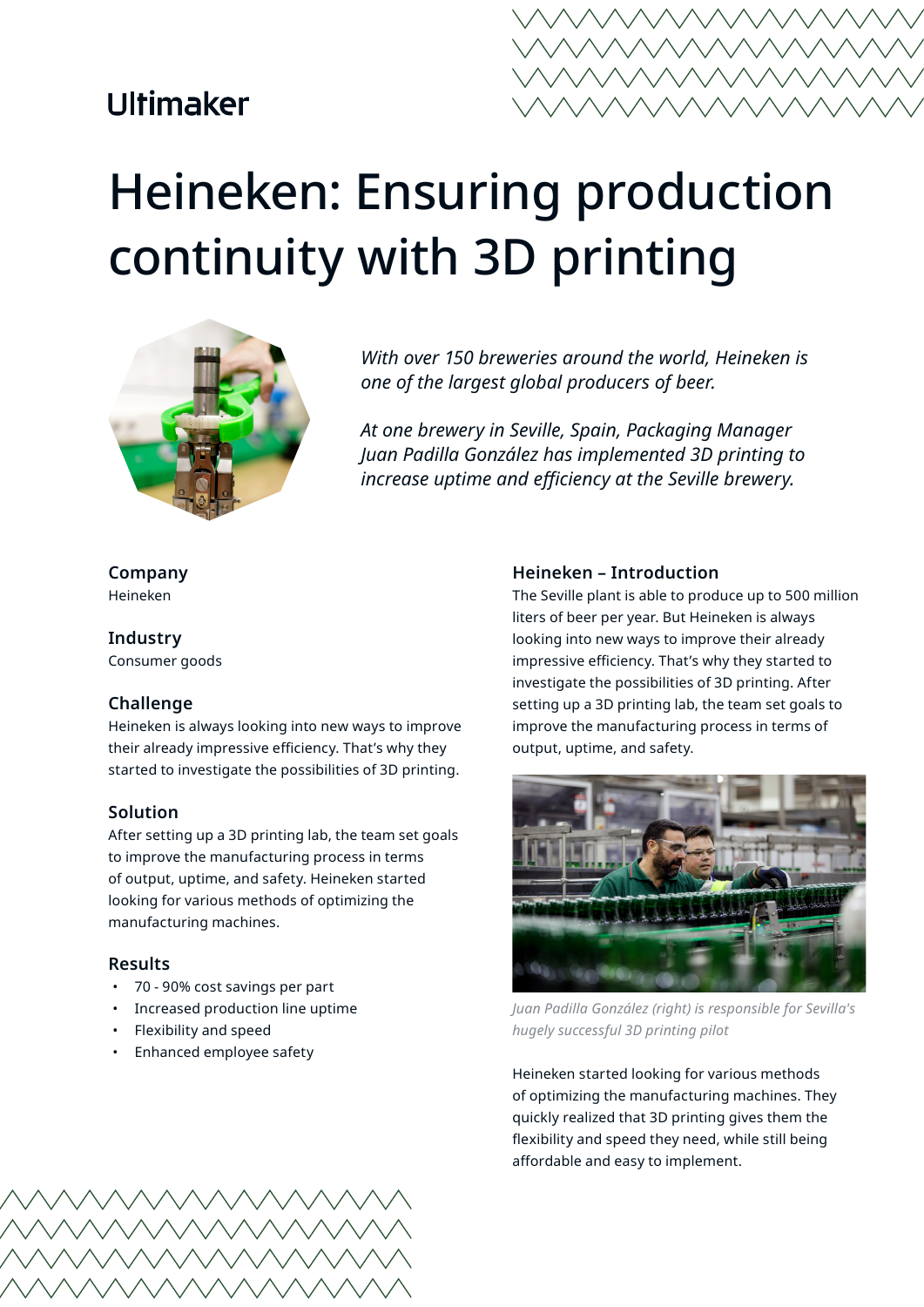## **Safety first**

Employee safety is the top priority within Heineken, and they first designed improved safety latches, which are used during machine maintenance. These are applied to almost all the machines in the brewery. When the machines are stopped, these latches will be locked, preventing anyone from accidentally starting a machine while someone is doing maintenance.



*3D printed safety lock preventing machines from starting up during maintenance*

The latches are printed in bright red to ensure their visibility. This application was not only useful, but the extra safety feature created awareness and appreciation of 3D printing among employees.

## **Functional parts for manufacturing**

After the initial success of the safety latches, other 3D printed application opportunities were identified. Ideas were investigated, and new parts designed. The first of these was to print spare parts that had proven difficult to replace. Outsourcing discontinued parts or importing them is expensive and time-consuming. The team immediately saw that 3D printing these not only saved time and money, but was also able to print plastic parts which could function as structural replacements for metal parts.



*3D printed functional replacement parts can be created without stock*

## **Optimizing part designs**

The great thing about 3D printing is that it's easy to iterate designs to perfection. An engineer can rapidly create alternative designs and test parts on-site, all while keeping cost and production times relatively low. Plastics are lighter than most metals, and are relatively strong when the right design principles and materials are applied. It's also very easy to redesign parts to work even better, without the constraints of outsourcing.

At the Seville brewery, Juan's team was able to replace various redesigned parts with an optimized design. For example, a metal part used with a quality sensor on a conveyor belt would often knock bottles over, creating a blockage, or ejecting good bottles onto the ground. Redesigned 3D printed parts prevented this problem, saving bottles, money, and time.

## **Quality and maintenance tools**

Companies commonly 3D print custom tools, jigs, and fixtures. Heineken has made various tools to make maintenance easier and faster on their machines. These tools are usually printed from Tough PLA, which is easy to print, with similar strength and flexibility to ABS. One of these tools is the stopper tool, which loosens and tightens the columns of guiding wheels that apply bottle labels. Before adopting 3D printing, this tool had to be custom made using CNC machining.



*3D printed tools make maintenance easier and less time consuming*

With 3D printing, the tool's production cost was reduced by 70%, and delivery time from three days to one day. A simple tool like the toroidal rubber cutter is printed in under an hour, which on average takes over 10 days to deliver when outsourced.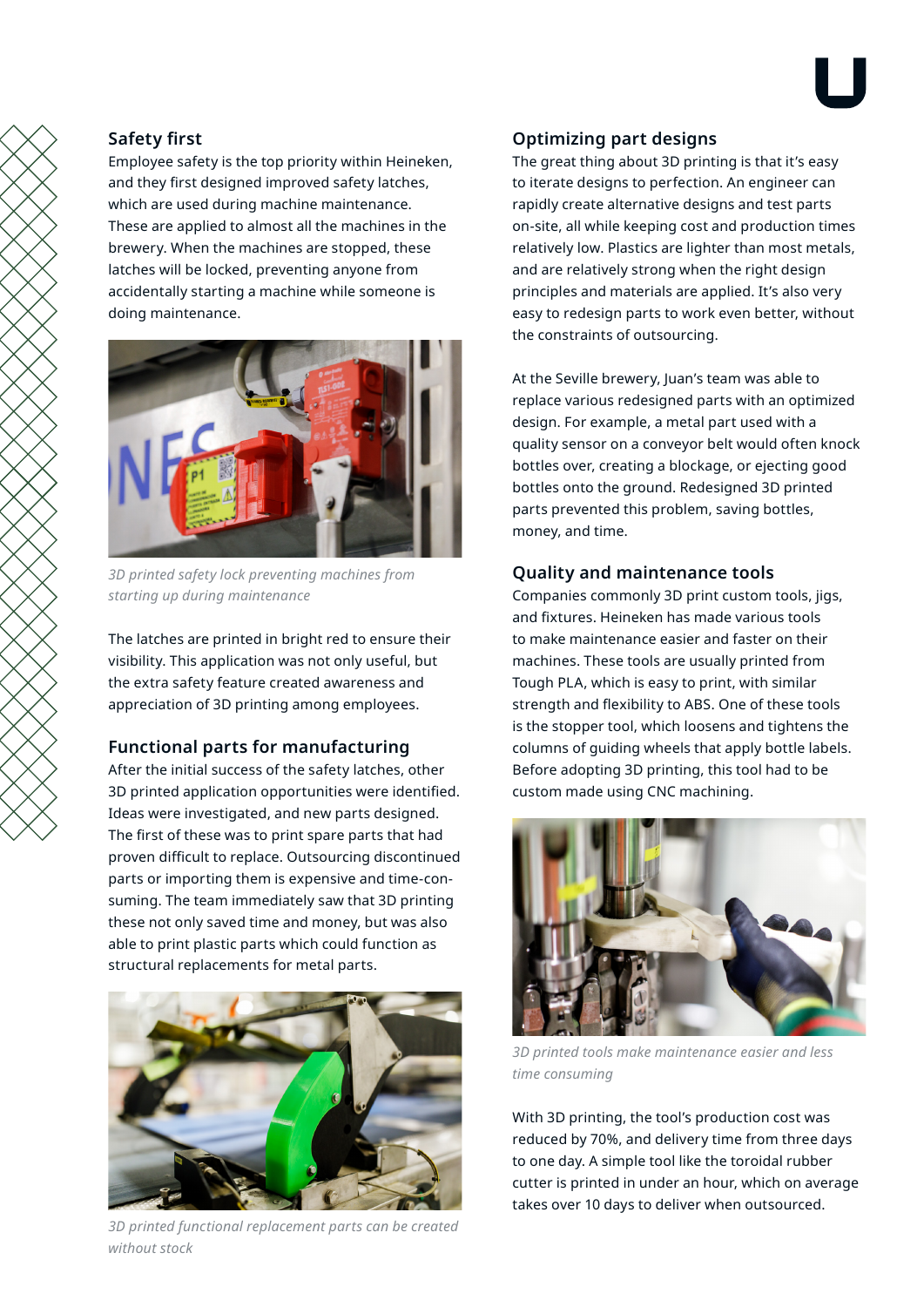## **Choosing the right material**

Ultimaker's range of materials has proven useful to Heineken Spain. Many of the printed parts will endure stress, high temperatures, moisture, or numerous impacts over a long period of time. That's why having the right materials for applications is so important.

Heineken Spain makes use of a variety of Ultimaker materials such as Tough PLA, Nylon, and semi-flexible material TPU 95A. These materials have excellent mechanical properties to withstand the wear and tear of the manufacturing line. Tough PLA is often used for pushers and tools, while Nylon is used for parts that need to function with metal parts. TPU 95A's flexibility is ideal for bumpers and protective parts.

## **Results**

After using Ultimaker S5 printers in Seville for a year, Heineken considers the pilot project a success. The results of increased employee safety, lead time, and cost reduction of all printed parts have added to that.

By 3D printing functional end-use parts for the manufacturing line on-demand, Heineken was able to optimize the functionality and on time availability. By adjusting the design of functional machine parts, Heineken has increased line efficiency. The custom tools have made performing maintenance and production changeovers considerably easier and faster for employees.

On average, Heineken sees the delivery of all the required parts is on average 80% faster than external sourcing. The costs of a printed part versus a historically sourced part are also on average 80% lower.

Seville's success with 3D printing has not gone unnoticed. The company is setting the next steps to identify the potential of scaling the benefits of 3D printing. Additive manufacturing enables engineers and other employees to look at challenges and opportunities from different perspectives.

Designs and solutions can be easily shared over the network. This accelerates the global deployment of new applications because parts can be sent digitally rather than physically. It also avoids international freight costs and reduces transportation movement, in turn reducing environmental costs.



*Heineken optimized the conveyor belt bottle guide with 3D printed parts so that blockages are prevented*



*Parts are being developed and printed in Heineken's 3D Lab*